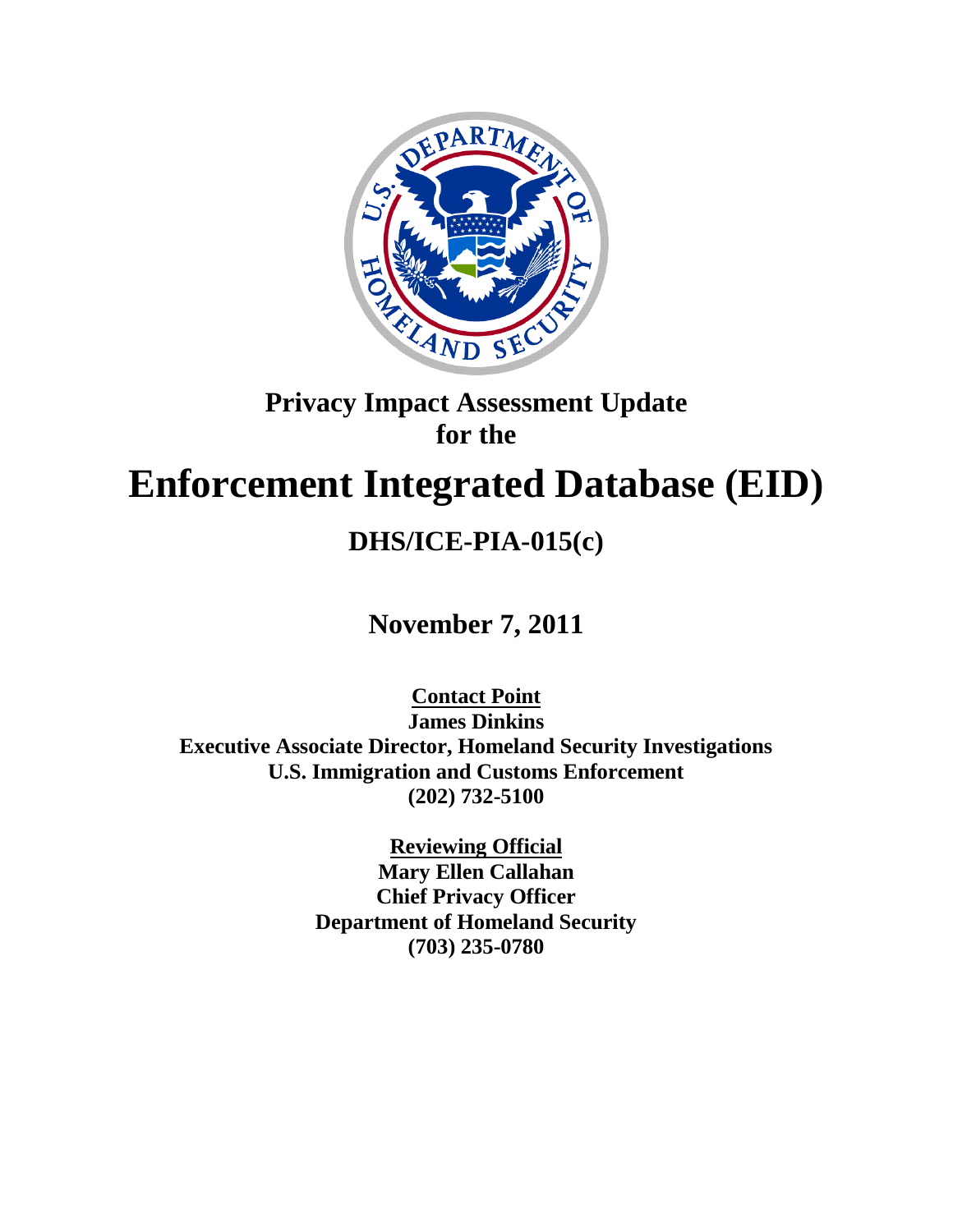

### **Abstract**

The Enforcement Integrated Database (EID) is a Department of Homeland Security (DHS) shared common database repository for several DHS law enforcement and homeland security applications. EID captures and maintains information related to the investigation, arrest, booking, detention, and removal of persons encountered during immigration and criminal law enforcement investigations and operations conducted by U.S. Immigration and Customs Enforcement (ICE), U.S. Customs and Border Protection (CBP), and U.S. Citizenship and Immigration Services (USCIS), all components within DHS. The Privacy Impact Assessment (PIA) for EID was published in January 2010. In July 2010, a PIA Update for EID was published addressing an expansion of the information entered into EID and the scope of external information sharing. This EID PIA Update addresses planned changes to the types of information shared and an added method of sharing.

### **Introduction**

EID is a common database repository owned and operated by ICE that supports the law enforcement activities of certain DHS components. EID is the repository for all records created, updated, and accessed by a number of software applications including the ENFORCE Apprehension Booking Module, ENFORCE Alien Detention Module, and ENFORCE Alien Removal Module. Collectively these applications are referred to as the "ENFORCE applications." EID and the ENFORCE applications capture and maintain information related to the investigation, arrest, booking, detention, and removal of persons encountered during immigration and law enforcement investigations and operations conducted by ICE, CBP, and USCIS. An event-based record for each encounter is created in EID, but the system provides users the capability to access a person-centric view of the data using the ENFORCE applications. Users can also print reports, notices, and other documents containing EID data, which are used for criminal and administrative law enforcement purposes and typically are retained in criminal investigative files, detention files, and Alien Files (A-Files). Immigration related forms generated by the system are also sent to courts and other agencies to support the advancement and adjudication of DHS and Department of Justice immigration cases before U.S. immigration courts. Forms and data may also be provided to the criminal courts of the United States.

The PIA for EID published in January 2010, describes EID, the ENFORCE applications, and is reflective of the system at that time.<sup>1</sup> The PIA Update for EID published in July 2010 describes an increase in the amount information entered into EID including comprehensive criminal history information for all aliens arrested for administrative violations of the Immigration & Nationality Act (INA) and the expanded scope of external sharing of EID information with the Government of Mexico. 2

 $\overline{a}$ <sup>1</sup> Enforcement Integrated Database (EID) PIA, January 14, 2010, available at [http://www.dhs.gov/xlibrary/assets/privacy/privacy\\_pia\\_ice\\_eid.pdf.](http://www.dhs.gov/xlibrary/assets/privacy/privacy_pia_ice_eid.pdf)

 $\frac{1}{2}$  Enforcement Integrated Database (EID) PIA, July 28, 2010, available at [http://www.dhs.gov/xlibrary/assets/privacy/privacy\\_pia\\_ice\\_eidupdate.pdf.](http://www.dhs.gov/xlibrary/assets/privacy/privacy_pia_ice_eidupdate.pdf)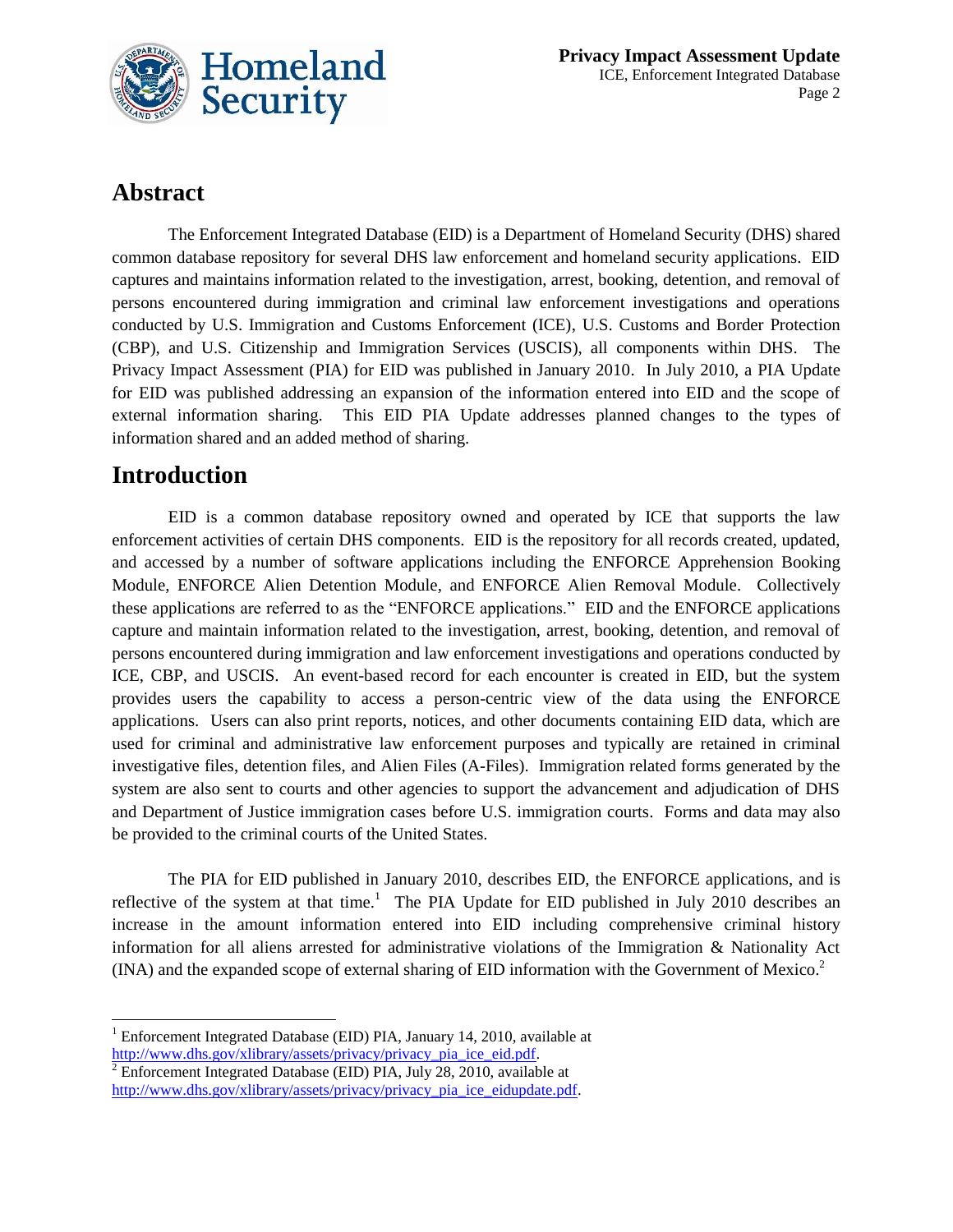

## **Reason for the PIA Update**

With the publication of this PIA Update, DHS will alter the information electronically shared with Mexico for Mexican nationals who are being repatriated from the United States and who have been convicted of certain felonies by including the date of birth, place of birth, and mother's maiden name, and no longer specifically sharing the age. DHS will continue to provide by electronic means the same criminal history information, as described in the July 2010 PIA Update, to Mexico concerning Mexican nationals who are being repatriated from the United States and who have been convicted of certain felonies in the United States. DHS currently provides this information by email and with the publication of this PIA, will also provide the same information by direct circuit connection.

## **Privacy Impact Analysis**

#### **The System and the Information Collected and Stored within the System**

The information collected and stored within EID is not changed with this update.

#### **Uses of the System and the Information**

The uses of EID and EID information are not changed with this update.

#### **Retention**

This update does not change the retention period for information maintained in EID.

#### **Internal Sharing and Disclosure**

Internal sharing and disclosure of EID information is not changed with this update.

#### **External Sharing and Disclosure**

Currently, DHS shares EID information with Mexico to coordinate and conduct the removal of Mexican nationals from the United States to Mexico. Current information shared is the individual's name, A-Number, nationality, date of birth, gender, medical information relevant to the transportation of the alien (e.g. diabetic), and a list of personal property in the alien's possession. This information is shared in hard copy with Mexican officials at the time of an alien's removal from the United States to Mexico. This manual information sharing process will continue in addition to the changes to the electronic information sharing described below.

Additionally, since the July 2010 PIA Update was published, ICE has electronically provided Mexico criminal conviction history for Mexican nationals who are being repatriated from the United States and who have been convicted of certain firearms, national security, violent, and drug related felonies. Specifically, ICE shares information on Mexican nationals convicted of felonies such as homicide, rape, drug sales, kidnapping, weapons trafficking, and terroristic threats. Before or at the time of a Mexican national's removal to Mexico, ICE shares the name, A-Number or Fingerprint Identification Number, age, gender, and for any qualifying crime, the NCIC Code, crime description, and date of conviction.

Upon publication of this PIA Update, the electronic information sharing, started in July 2010, will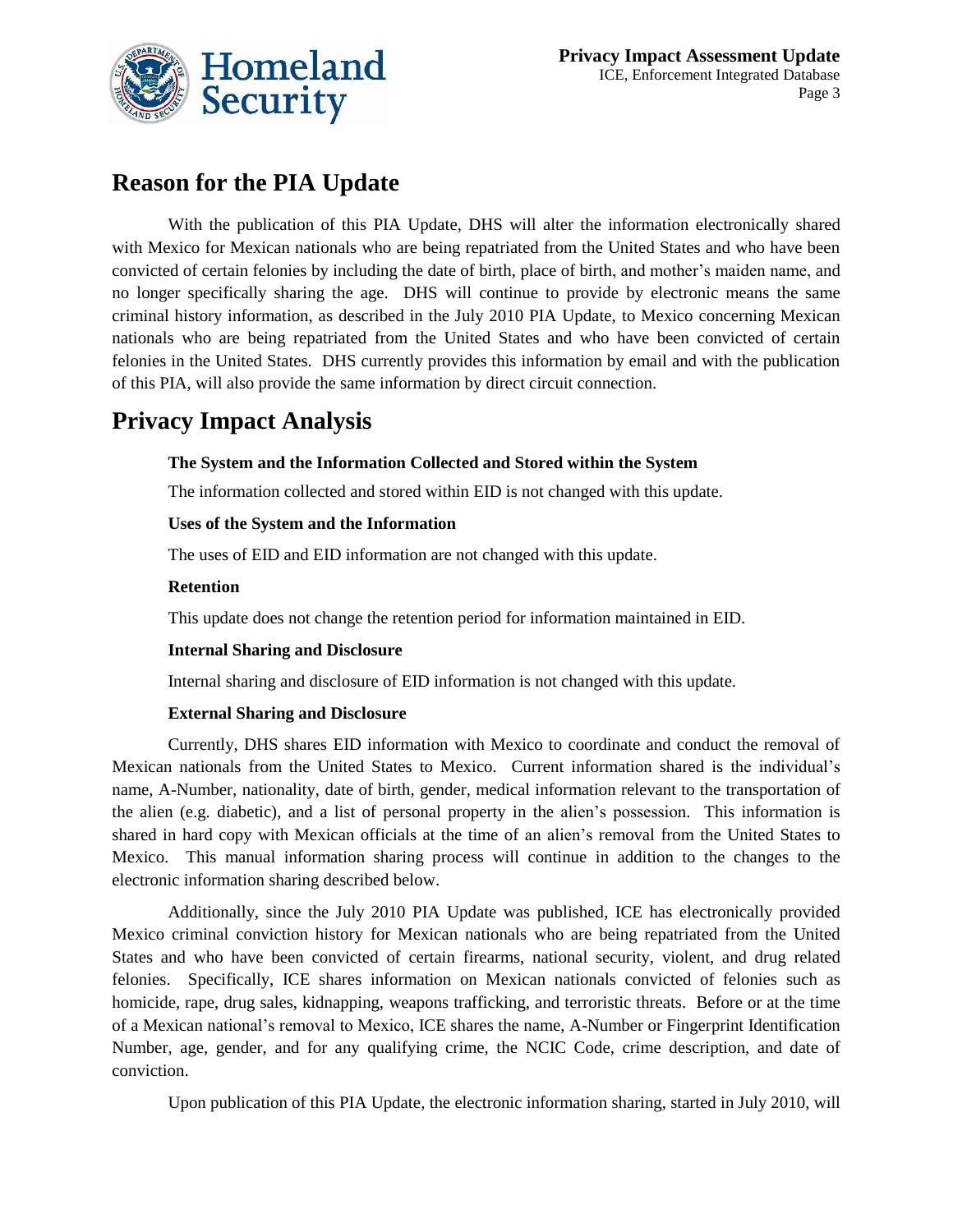continue with the following changes in the categories of information shared. ICE will share the date of birth rather than age, the place of birth of the Mexican national, and will also share the Mexican national's mother's maiden name. Other than these changes, the information shared will be unchanged.

In addition to these changes in the types of information shared, the method of sharing will be enhanced to include a direct circuit connection. Currently, information is electronically shared by email as described in the July 2010 PIA Update. This email contains two attachments, the first attachment is formatted to be read by an official in the Mexican Secretariat of Public Security. The second attachment, containing the same information as the first, provides a file properly formatted for ingestion into the Plataforma Mexico system.<sup>3</sup> Upon publication of this PIA Update, the email transmission will continue, and same information contained in the email will also be transmitted over a circuit connection running from ICE into the Embassy of Mexico, where it is directly routed to the Plataforma Mexico system. The format of the data passed through the direct circuit connection will be identical to the file format of the second e-mail attachment and directly ingested into the Plataforma Mexico system.

In considering which data elements to share, ICE determined that it did not need to share specific age, but did need to provide other data elements in order to reduce the potential for misidentification of Mexican nationals who are being repatriated from the United States and who have been convicted of certain felonies. The direct circuit connection increases the speed with which the information may be shared and increases efficiency.

#### **Notice**

 $\overline{a}$ 

This PIA Update provides accurate information on the current sharing of the information. The DHS/ICE-011 Immigration and Enforcement Operational Records (ENFORCE) System of Records Notice (May 3, 2010), already has an appropriate routine use authorizing the sharing of this information with Mexico.

#### **Individual Access, Redress, and Correction**

This PIA Update does not change the ability of an individual to access, redress, and correct their information.

<sup>&</sup>lt;sup>3</sup> The Plataforma Mexico application is a highly protected system used by Mexico for law enforcement, criminal justice, and police intelligence purposes.